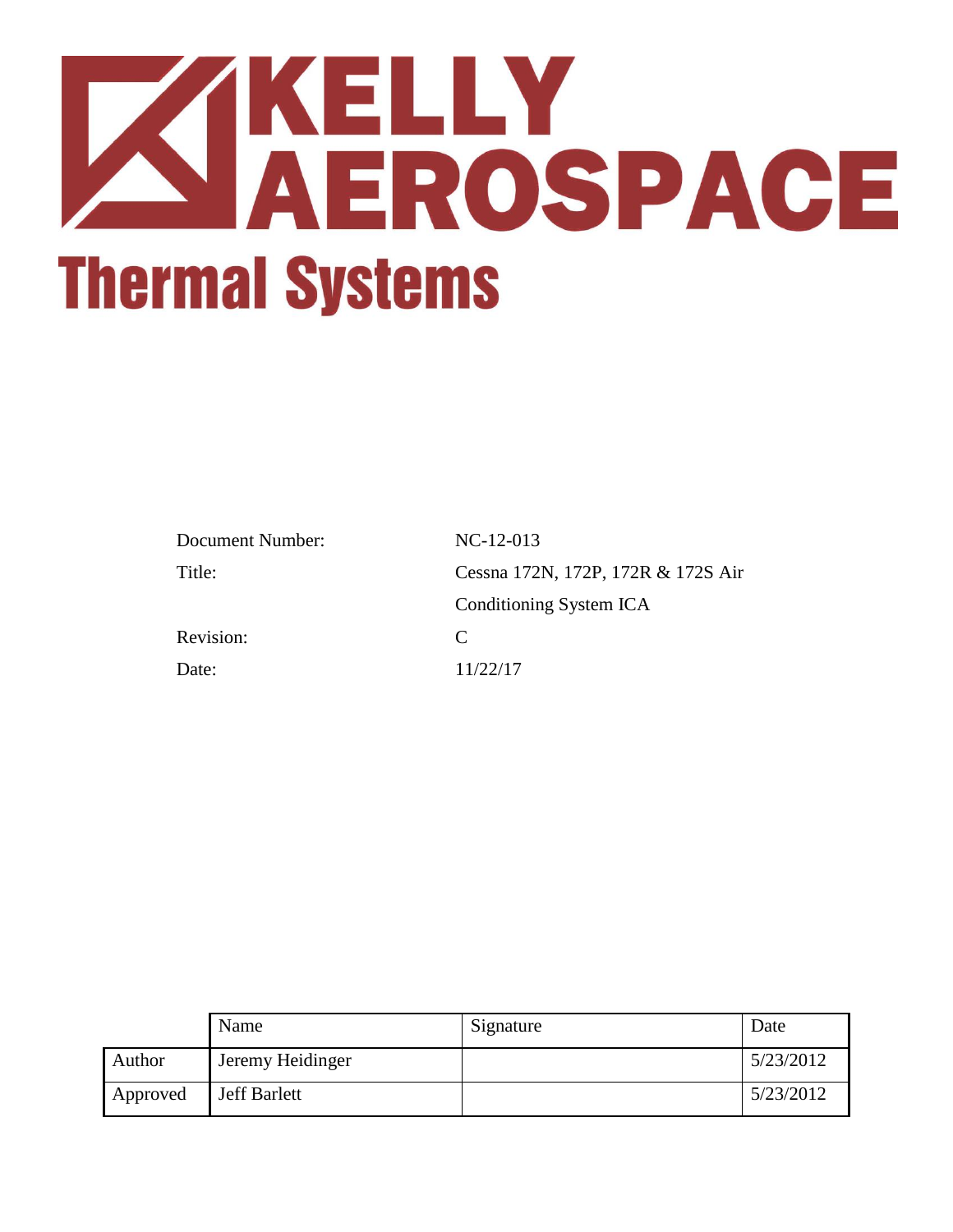## Revisions

| Rev.          | Description                                              | Author     | Date       | Approved  |
|---------------|----------------------------------------------------------|------------|------------|-----------|
| A             | <b>Initial Release</b>                                   | <b>JLH</b> | 5/23/2012  | JB        |
| B             | Added model 172N, 172P & 172R and CB-2                   | PG         | 1/25/2017  | JB        |
| $\mathcal{C}$ | Revised Section 17, contact KATS not FAA<br>(ECN 17-043) | EF         | 11/22/2017 | <b>JB</b> |
|               |                                                          |            |            |           |
|               |                                                          |            |            |           |
|               |                                                          |            |            |           |
|               |                                                          |            |            |           |
|               |                                                          |            |            |           |
|               |                                                          |            |            |           |

The latest revision of the maintenance manual can be obtained from the Kelly Aerospace website at

[www.kellyaerospace.com](http://www.kellyaerospace.com/).

# **IN THE EVENT INTERNET ACCESS IS NOT AVAILABLE, PLEASE CONTACT THE CUSTOMER SERVICE OFFICE FOR INQUIRY OR A COPY OF THE LATEST REVISION:**

Kelly Aerospace Thermal Systems

1625 Lost Nation Road

Lost Nation Airport

Willoughby, Ohio 44094

440-951-4744

## TABLE OF CONTENTS

| <b>Project</b>   Document Title                   | Document No   Rev   Page |                     |
|---------------------------------------------------|--------------------------|---------------------|
| Cessna 172N, P, R & S Air Conditioning System ICA | $NC-12-013$              | $\frac{1}{2}$ of 12 |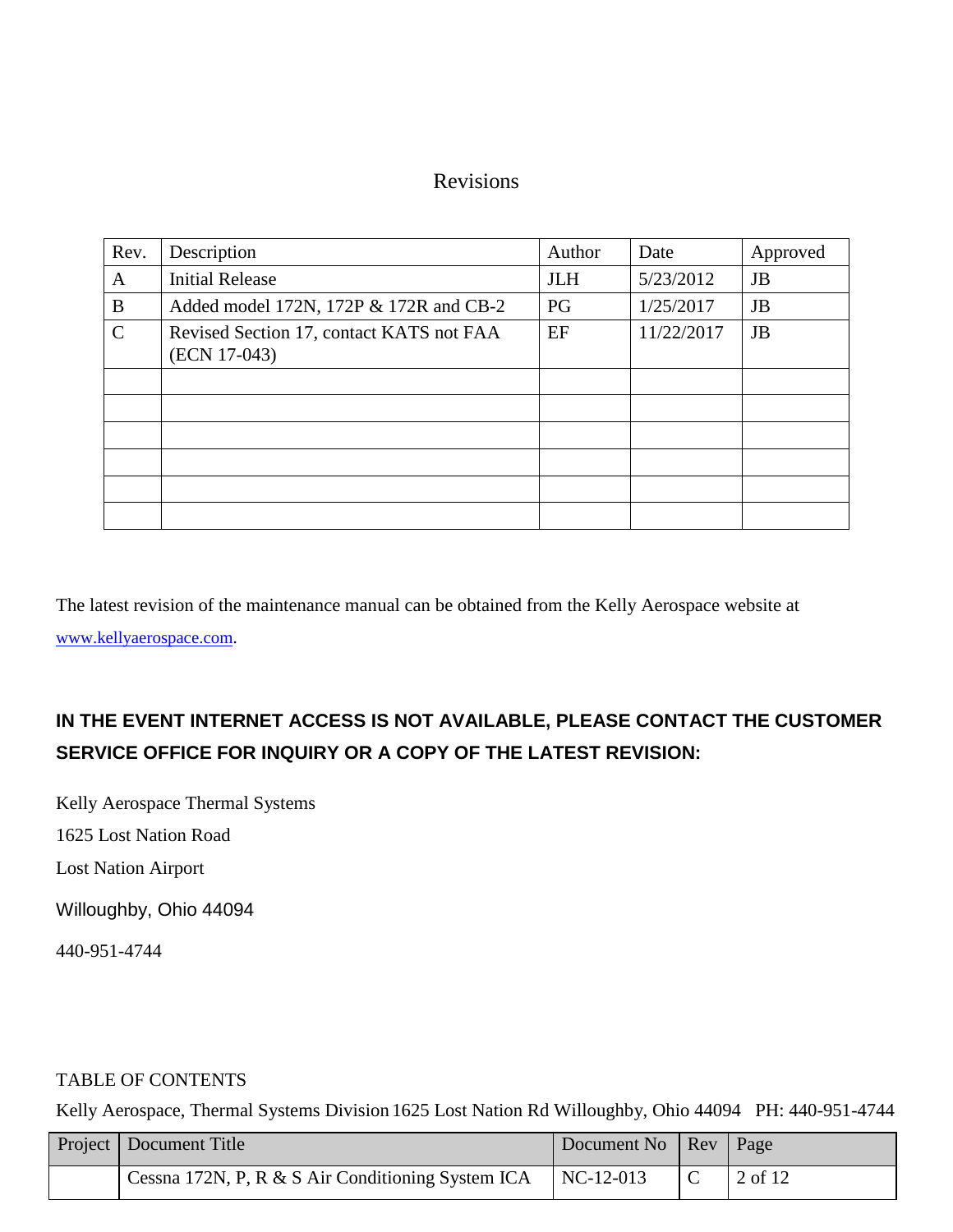| Project   Document Title                          | Document No   Rev   Page |                     |
|---------------------------------------------------|--------------------------|---------------------|
| Cessna 172N, P, R & S Air Conditioning System ICA | $NC-12-013$              | $\frac{1}{2}$ of 12 |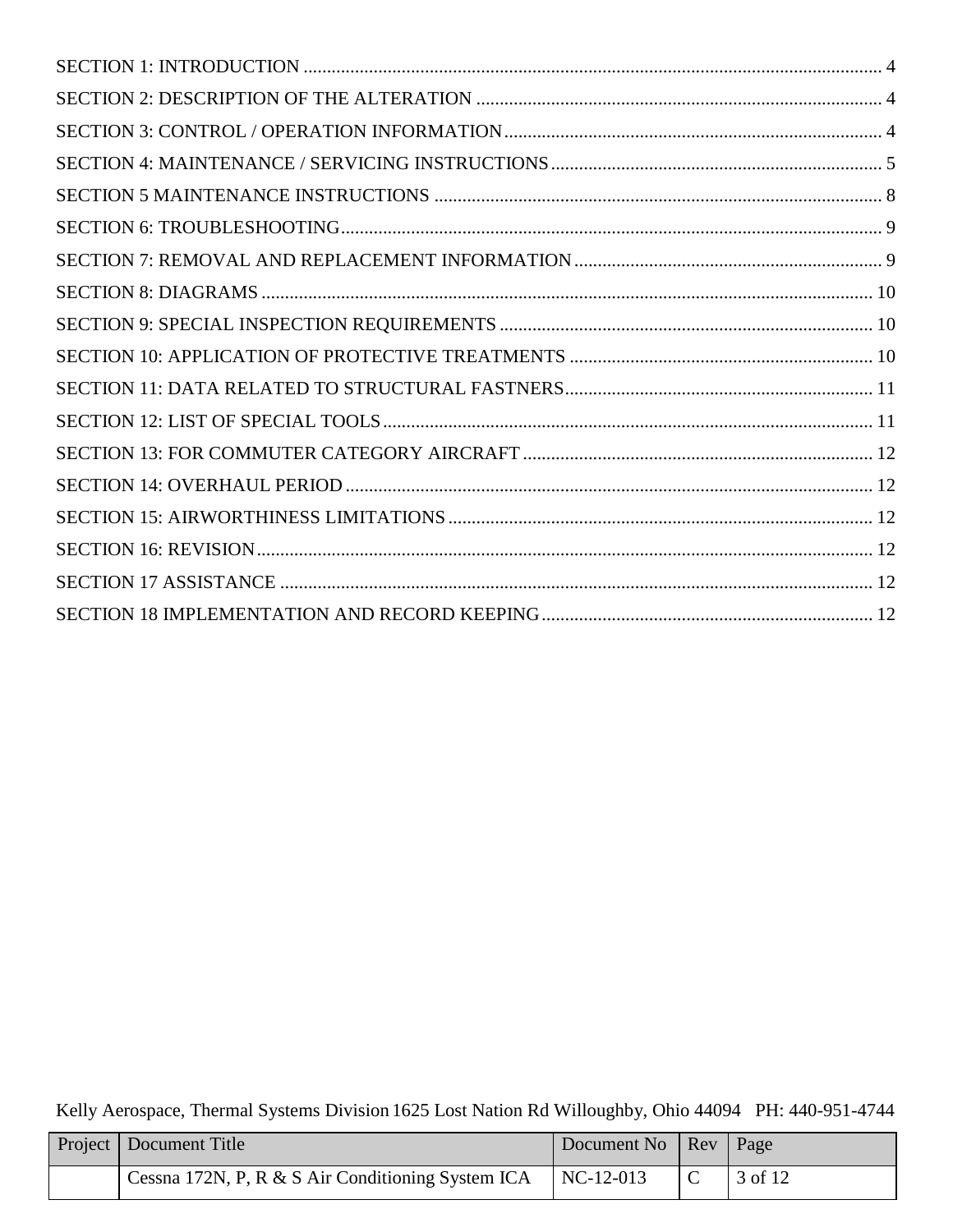## <span id="page-3-0"></span>**SECTION 1: INTRODUCTION**

This document identifies the instructions for continued airworthiness (ICA) for the modification of the above aircraft by installation of the Kelly Aerospace Air Conditioning System.

**Applicability:** Applies to aircraft altered by installation of Kelly Aerospace Air Conditioning System

**Distribution:** This document should be a permanent aircraft record.

#### <span id="page-3-1"></span>**SECTION 2: DESCRIPTION OF THE ALTERATION**

The Kelly Aerospace Thermacool Air Conditioning System is installed in the aircraft as a remote-mount unit in the baggage area of the aircraft. Conditioned air is directed through vents located above the hat rack shelf. Pilot control of the air conditioning is through controls located on the copilot's instrument panel.

#### <span id="page-3-2"></span>**SECTION 3: CONTROL / OPERATION INFORMATION**

Basic control is through use of two toggle switches, ON/OFF and HI/LOW. Optional Digital Climate Control panel may be installed and will adjust air conditioning to selected cabin temperature. The Digital Controller has both a fan mode only and a cooling mode.

Before testing the air-conditioning system, assure that all electrical connections are tight and all loose items are secured.

Note: The Air Conditioner compressor controller located inside the pallet MUST NOT BE POWERED WITHOUT A PROPER GROUND AND AIRCRAFT BATTERY INSTALLED AND FUNCTIONAL. Failure to have a proper ground or Battery installed will result in failure of the compressor controller and is not covered under warranty.

With an external source of power connected to the aircraft, control the operation of the air conditioning system using the Climate Controls located on the instrument panel.

Monitor the system voltage, amperage and refrigerant flow. In a properly charged and properly installed system, the voltage should be approximately 28 VDC. The condenser fan should draw approximately 4.8 amps,

| Project   Document Title                                      | Document No   Rev   Page |         |
|---------------------------------------------------------------|--------------------------|---------|
| Cessna 172N, P, R & S Air Conditioning System ICA   NC-12-013 |                          | 4 of 12 |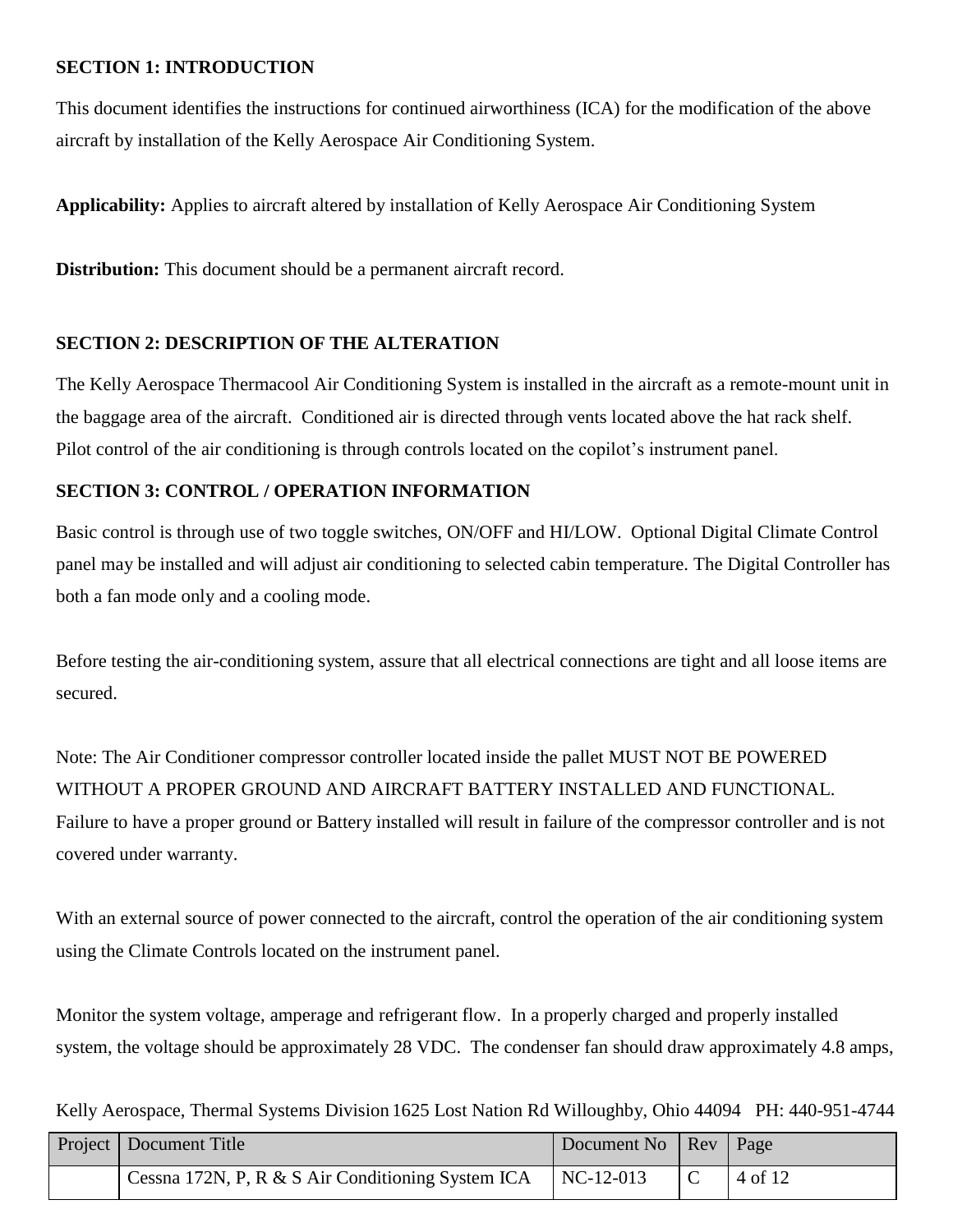the evaporator fan should draw approximately 4.0 amps, the compressor should draw approximately 33 amps and the entire system should draw approximately 44 Amps at maximum output. The current draw will vary with temperature.

With the Digital Climate controller the operator may select the operation mode of the air conditioning by adjusting the Digital Climate Controller located in co-pilot's side of the instrument panel. The TEMP switch varies the temperature set point for the air-conditioning system. The FAN switch adjusts the air movement rate of the evaporator fan and the air circulation in the cabin.

The AC Annunciator will illuminate when the system is operating. The FAN Annunciator will illuminate when the circulating fan is operating. The FAIL Annunciator will illuminate if the compressor controller senses a fault condition. The system may be operated during level flight, take off and landing or on the ground during taxi.

The air conditioning system may be operated on the ground and without the engine running by connecting an APU or GPU to the ground power receptacle on the aircraft. The GPU or APU must be of sufficient capacity to run the A/C system with a minimum capacity of 45 amps at 28 volts.

## <span id="page-4-0"></span>**SECTION 4: MAINTENANCE / SERVICING INSTRUCTIONS**

There are no maintenance requirements for the Air-conditioning System outside of normal 100hr/Annual inspection intervals or during routine maintenance.

Perform a system functional test after any maintenance is performed on the air conditioning system. Functional check should be performed following NC-12-014, AFMS Section 4.0.

Note: The Air Conditioner compressor controller located inside the pallet MUST NOT BE POWERED WITHOUT A PROPER GROUND AND AIRCRAFT BATTERY INSTALLED AND FUNCTIONAL. Failure to have a proper ground or Battery installed will result in failure of the compressor controller and is not covered under warranty.

Charging - Summary

The Air Conditioning System should contain 20oz of R-134A Refrigerant. There are no substitutions permitted.

|  | Kelly Aerospace, Thermal Systems Division 1625 Lost Nation Rd Willoughby, Ohio 44094 PH: 440-951-4744 |  |
|--|-------------------------------------------------------------------------------------------------------|--|
|  |                                                                                                       |  |

| Project   Document Title                          | Document No   Rev   Page |                 |
|---------------------------------------------------|--------------------------|-----------------|
| Cessna 172N, P, R & S Air Conditioning System ICA | $NC-12-013$              | $\vert 5$ of 12 |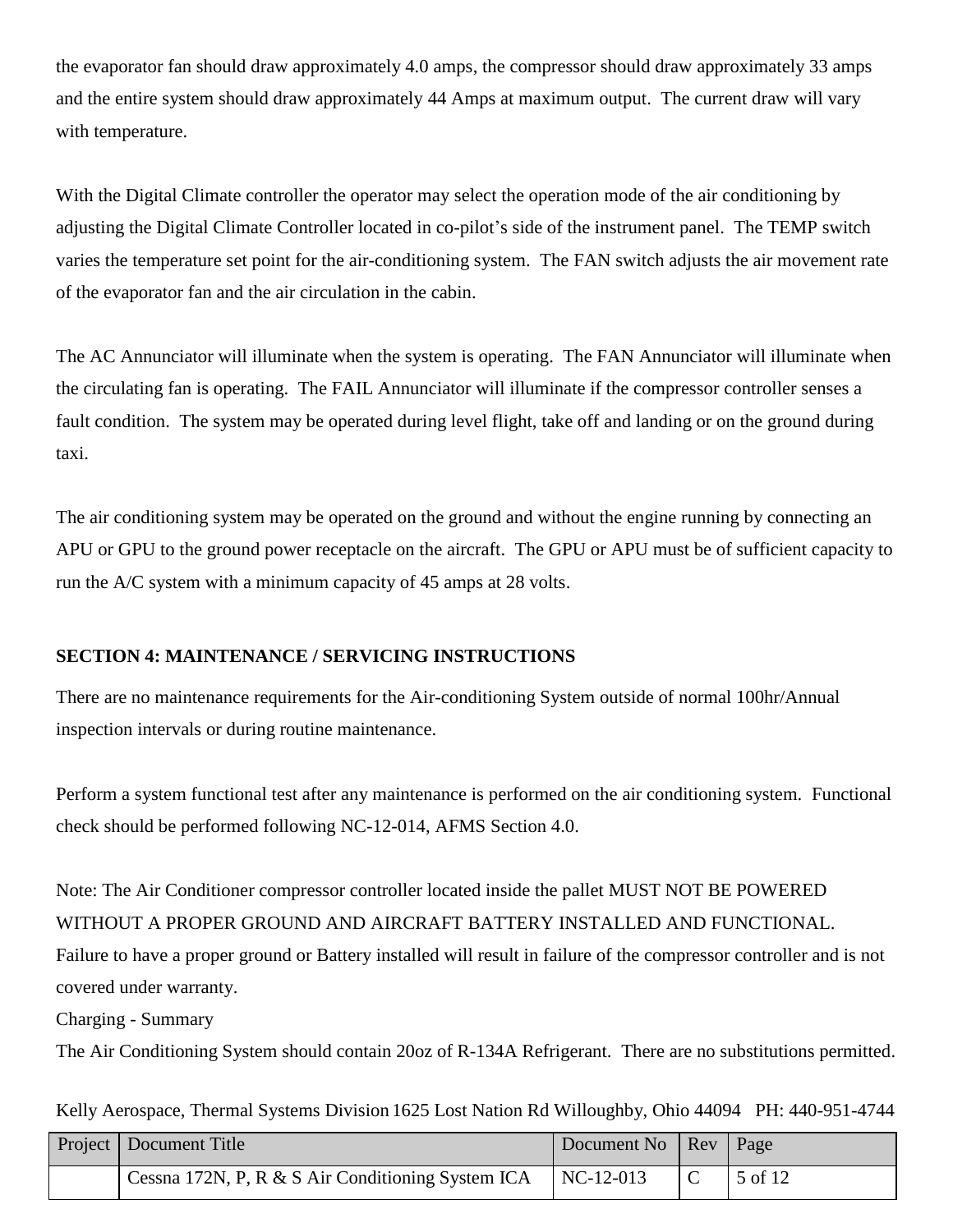The service ports are located inside the air conditioning system plenum located on the hat rack of the aircraft. The front wall of the plenum can be removed to access these components. The small service port is the high pressure side and the large service port is the low pressure side.

Caution: It is vital that the compressor is NOT operated while the system is under vacuum. Doing so will instantly damage the compressor.

Reduce system to atmospheric pressure (Bleed off nitrogen charge slowly to prevent condensation if the system has been pressure checked). Evacuate system with a vacuum pump to 29-inches Hg or better for at least two hours. Weigh in the required amount of R-134A refrigerant.

Charging Procedure and Tools & Equipment

#### System Evacuation Procedure

CAUTION: Do NOT over tighten plumbing connections. Stripped threads or cracked flanges may result. If the air conditioning system has been open to the atmosphere, it must be evacuated before the system can be charged; Moisture and air mixed with refrigerant will raise the compressor head pressure above acceptable operating levels. This will reduce the performance of the air conditioning system and damage the compressor. Moisture will also boil at near room temperature when exposed to vacuum. An approved Recovery/Recycling Station must be used to evacuate the refrigerant system. Refer to the operating instructions provided with the equipment for proper operation.

**Connect the charging manifold to the service ports.**

**Connect the manifold charging hose to the vacuum pump and turn on the pump.**

**Open both valves of the charging manifold gauge set.**

**Open both valves of the charging hose.**

**Observe the charging manifold gauges to verify vacuum.**

**Evacuate the system until at least 29 inches Hg is obtained.**

**Close all valves and turn off the vacuum pump.**

**If the system maintains the specified vacuum for 2-hours, start the vacuum pump, open the suction and discharge valves, and evacuate the system for an additional 40 minutes.**

Kelly Aerospace, Thermal Systems Division 1625 Lost Nation Rd Willoughby, Ohio 44094 PH: 440-951-4744

| <b>Project</b>   Document Title                   | Document No   Rev   Page |           |
|---------------------------------------------------|--------------------------|-----------|
| Cessna 172N, P, R & S Air Conditioning System ICA | $NC-12-013$              | $6$ of 12 |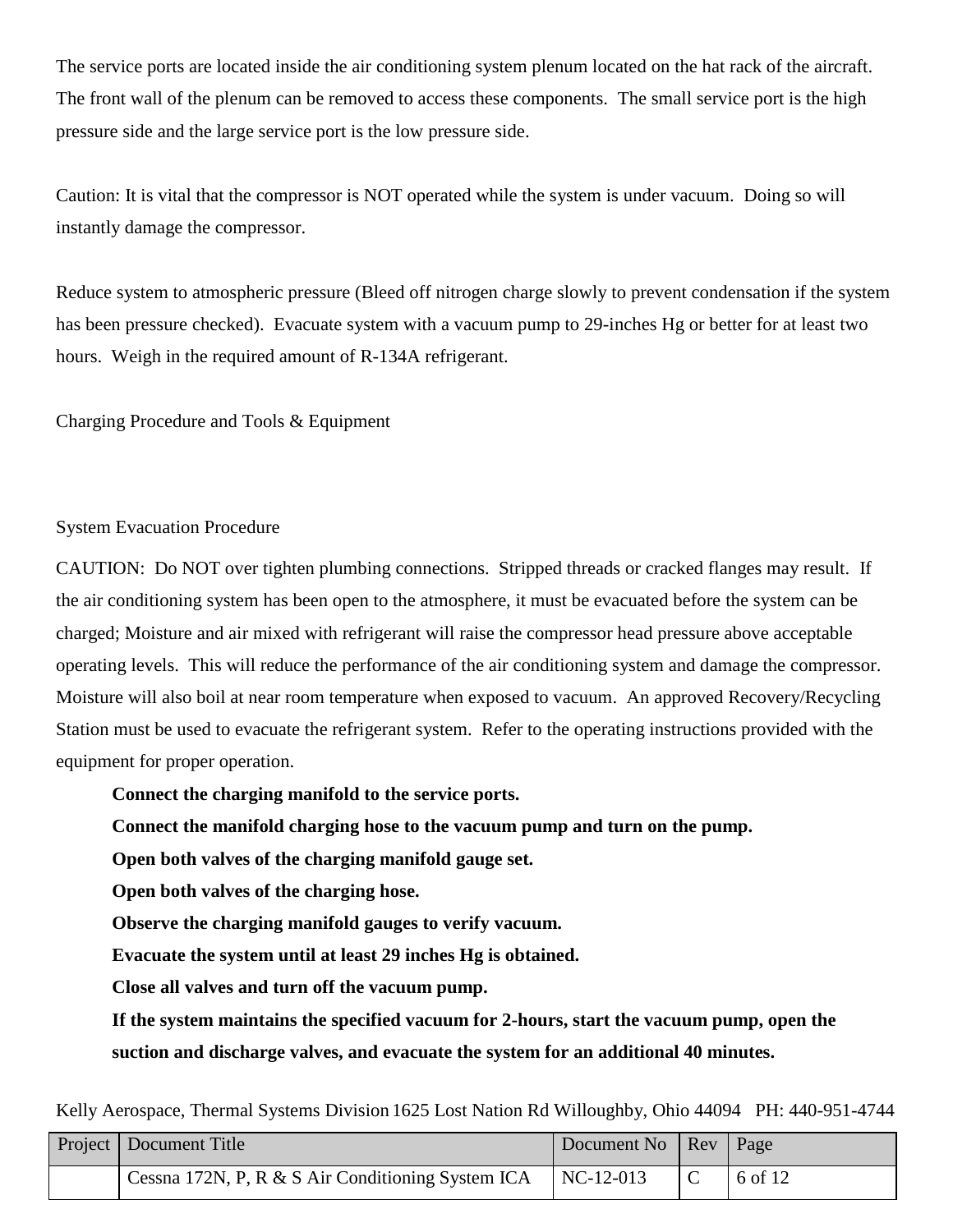**If the specified vacuum is not maintained, locate and repair the refrigeration system leak before continuing.**

**Close all valves and turn off the vacuum pump.**

**Disconnect the manifold service hose from the vacuum pump. The system is now ready for refrigerant charging.**

CAUTION: Any change in vacuum pressure, or failure to achieve a system pressure of 29 inches Hg vacuum indicates the presence of a plumbing leak. Locate and fix all leaks.

System Charging

NOTE: There are numerous procedures for charging the system including those included in Refrigerant recovery/recycle units. This procedure uses the manifold pressure gauge and weight method. Only R-134A refrigerant is to be used. Other refrigerants will damage the system. Overcharging of the system will result in reduced performance, reduced service life, and potential damage to the system components.

**Evacuate the system as described earlier in the system evacuation procedure. Connect the manifold charging hose to the R-134A cylinder and open the valve.**

**Crack open the charge hose fitting at the manifold gauge set, and vent air from the hose until refrigerant is evidently escaping.**

**Place the refrigerant bottle on a 0-50 lb (0-25 kg) scale and record the weight.**

**Open both manifold gauge set valves. Add refrigerant to the system until pressure stabilizes.**

**Close the manifold valves and verify that system pressure is 50 psi (3.4 bar) or greater.**

**Attach a GPU plug to the aircraft and turn on the air conditioning system.**

**Set cabin temperature controller to 55 Degrees F (13 Degrees C) or select On and HI.**

CAUTION: Do NOT open the high pressure valve on the manifold gauge set.

**With the system operating, observe the system discharge and suction pressures. With the R-134A cylinder connected to the charging hose, charging container shutoff valve open and hose purged of air, then slowly open the suction manifold valve. The suction pressure will increase.**

| Project   Document Title                          | Document No   Rev   Page |         |
|---------------------------------------------------|--------------------------|---------|
| Cessna 172N, P, R & S Air Conditioning System ICA | $NC-12-013$              | 7 of 12 |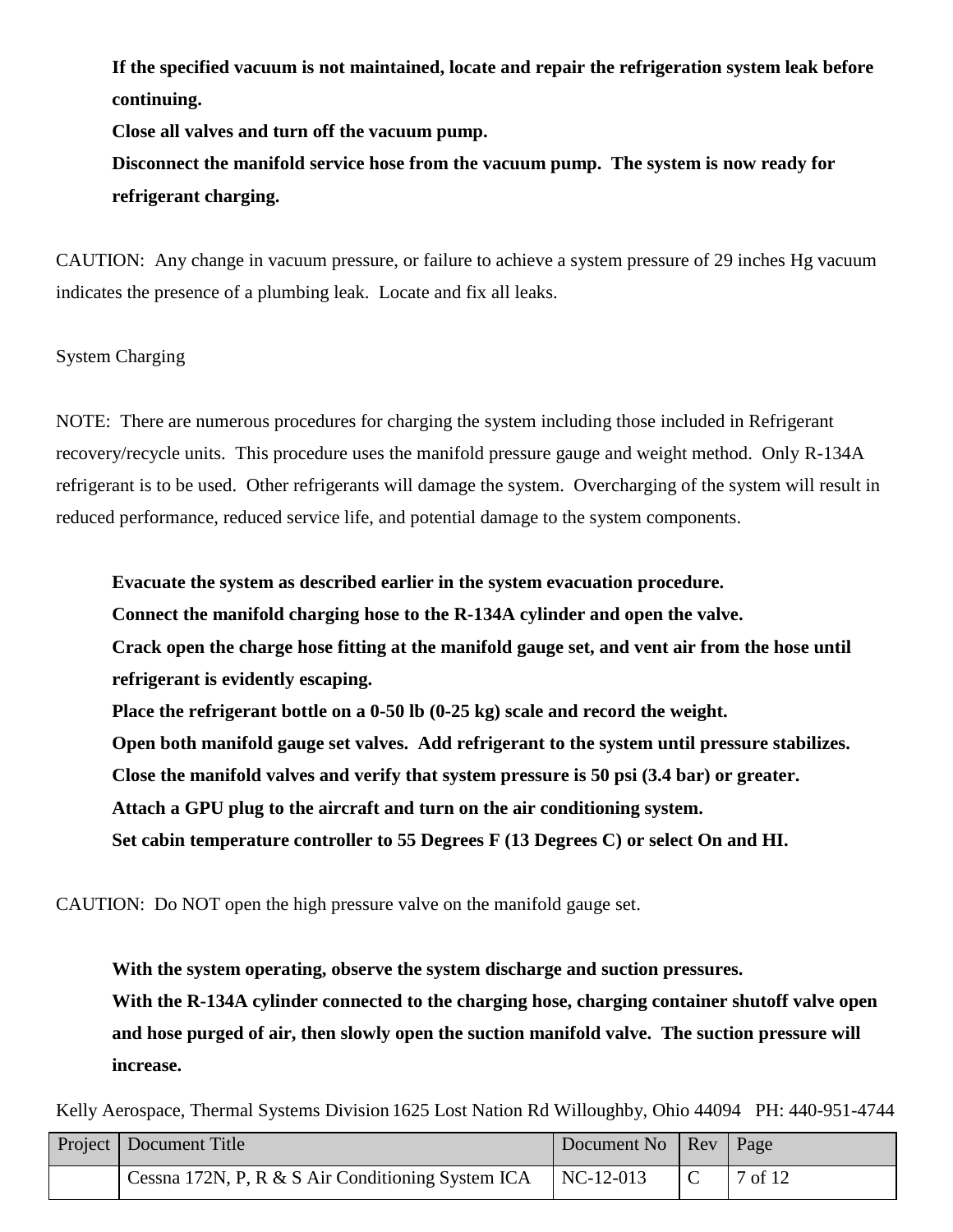**Continue to add refrigerant until 20 oz of refrigerant has been added. Close the suction manifold valve and let the system operate for 5 to 10 minutes to evaluate performance.**

NOTE: The system must run to allow the expansion valve to stabilize system pressure.

**Run the system for another 5 minutes after system pressure is stable. Turn off the air conditioning system. Suction and discharge pressures will then equalize. Close the refrigerant container shutoff valve. Record the refrigerant container final weight and compare beginning weight with final weight to determine refrigerant charge. Turn the suction and discharge charging hose valves to closed and disconnect the hoses from the service ports.**

**Remove the charging hose from the refrigerant container and store the manifold gauge set. Install service port caps.**

#### <span id="page-7-0"></span>**SECTION 5 MAINTENANCE INSTRUCTIONS**

Inspect the system during 100 Hr and/or Annual inspections. There are no special servicing requirements for the Air-conditioning System outside of normal 100hr/Annual inspection intervals or during routine maintenance.

During the annual or 100 hr inspections check for the following items:

- a) Security of attachment of all components.
- b) Evidence of any leaks.
- c) Fretting or cracking of any sheet metal structures.
- d) Insect or animal nests in condenser or evaporator sections.
- e) Bent or obstructed fins on the condenser and evaporator coils.
- f) Loose or missing hardware.
- g) Loose or chaffing tubing.
- h) Loose or chaffing wires.

| <b>Project</b>   Document Title                                     | Document No   Rev   Page |         |
|---------------------------------------------------------------------|--------------------------|---------|
| Cessna 172N, P, R & S Air Conditioning System ICA $\vert$ NC-12-013 |                          | 8 of 12 |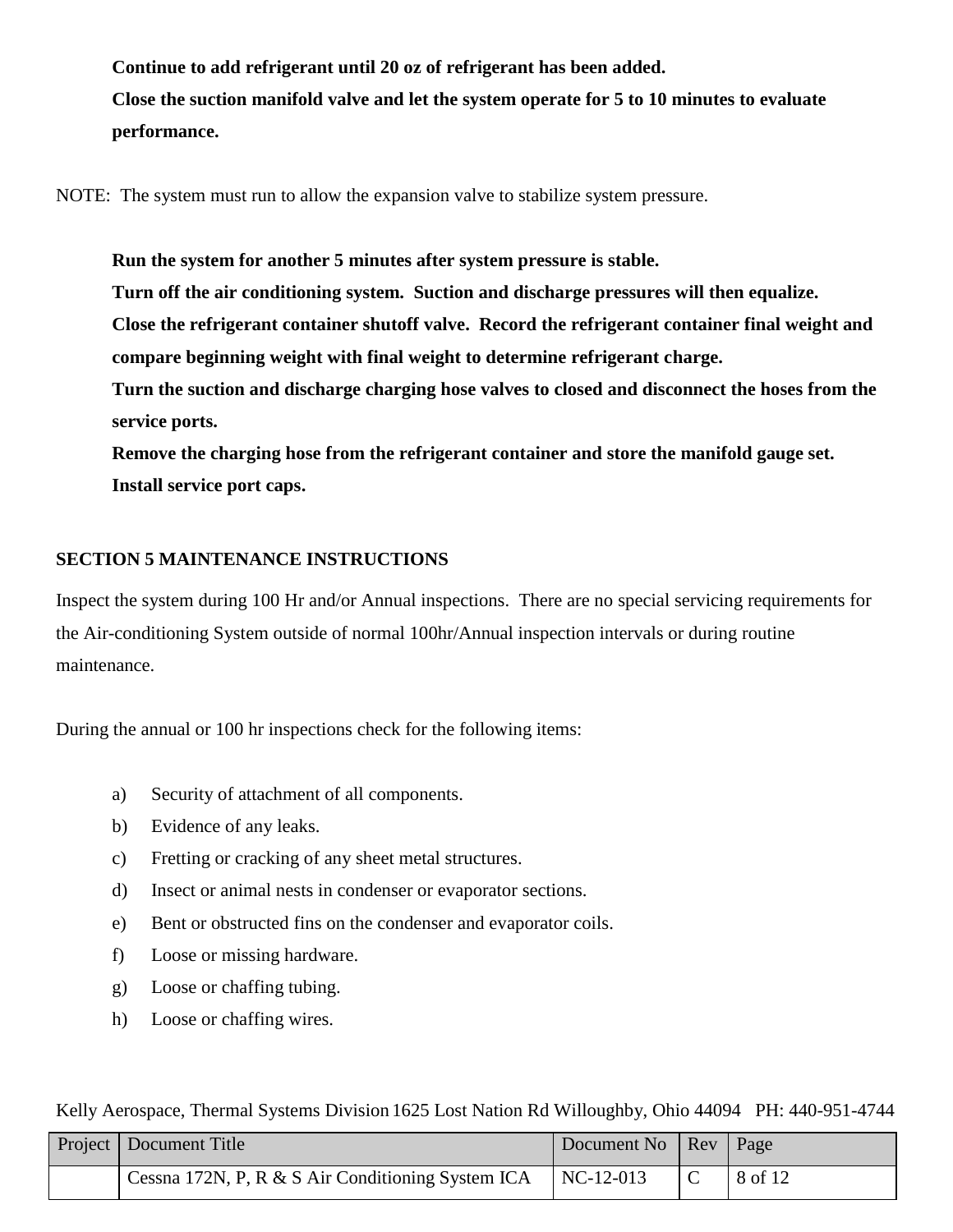#### <span id="page-8-0"></span>**SECTION 6: TROUBLESHOOTING**

Reference current revision Wiring Schematic for troubleshooting. For systems with digital controls use drawing # AC-00943 for CB-1 or AC-01478 for CB-2. For systems with Toggle Switches use drawing # AC-00633. Failures of the Kelly Aerospace Thermacool Air Conditioning System can include but may not be limited to the following items:

**Fan motor failure, characterized by no or little airflow. Corrective action: Troubleshoot the fan motor wiring, relay and fan for proper operation, repair or replace as necessary.**

**Compressor failure, characterized by low amp draw, or little cold air output. Corrective action: Troubleshoot compressor and compressor controller and wiring, repair or replace as necessary.**

**Switch failure, characterized by inability to operate any or all components of the system. Corrective Action: Trouble shoot switch and switch wiring, repair or replace as necessary.**

**Low or no refrigerant, characterized by little or no cold air.** 

**Corrective Action: Inspect system for leaks, repair as necessary, and service system appropriately with R-134A refrigerant.**

**Any or all of these probable failures require inspection as necessary, or system must be secured and placarded until repaired**

#### <span id="page-8-1"></span>**SECTION 7: REMOVAL AND REPLACEMENT INFORMATION**

Refer to the Kelly Aerospace Thermacool Air Conditioning System Installation Manual for complete installation details.

#### Air conditioning Plenum AC-00617

- 1. Remove trim panels and Plenum front cover.
- 2. Disconnect both 3 inch hose clamps from cabin vent outlets
- 3. Remove all AN3-4A that hold the Plenum to hat rack shelf.

| Project   Document Title                                            | Document No   Rev   Page |  |         |
|---------------------------------------------------------------------|--------------------------|--|---------|
| Cessna 172N, P, R & S Air Conditioning System ICA $\vert$ NC-12-013 |                          |  | 9 of 12 |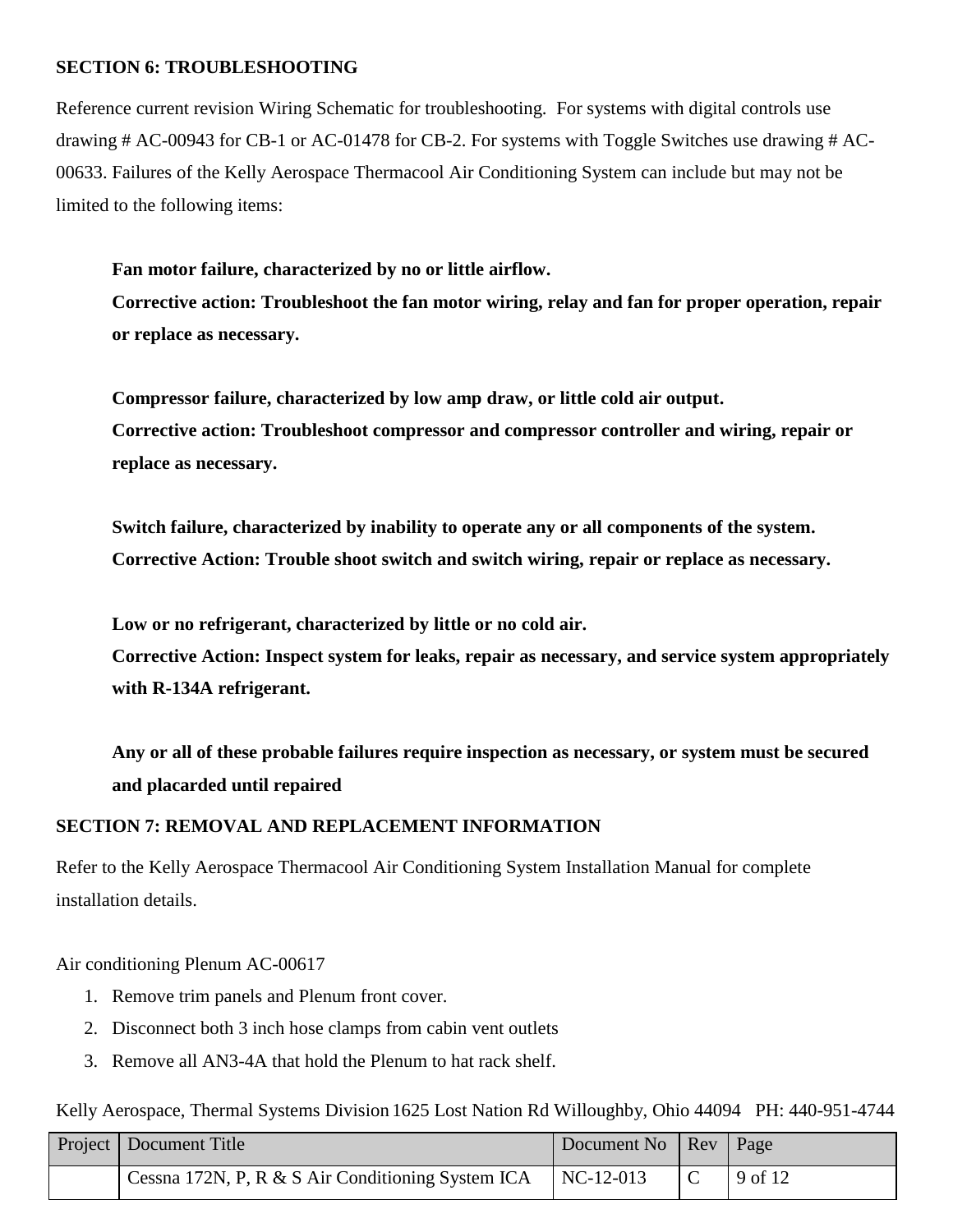- 4. Disconnect all electrical connections
- 5. Disconnect tail condenser exhaust hose
- 6. Disconnect Plenum drain tube
- 7. Remove AC-00617 from hat rack baggage area.
- 8. Removal reverse of installation

Condenser exhaust duct outlet assembly AC-00525

- 1. Remove exterior screened panel by removing screws
- 2. Remove four AN3 bolts that attach the duct to the hose adapter
- 3. Remove hose clamp from ceet tube.
- 4. Removal reverse of installation

Climate Control panel CB-1 or CB-2 (optional equipment)

- 1. Panel is held in by pressure tabs on the left and right sides
- 2. Disconnect electrical connector
- 3. Removal reverse of installation

#### ES10024FB-2 alternator

1. Follow Cessna OEM alternator instructions for removal, replacement and belt adjustment.

## <span id="page-9-0"></span>**SECTION 8: DIAGRAMS**

Not applicable

## <span id="page-9-1"></span>**SECTION 9: SPECIAL INSPECTION REQUIREMENTS**

Not applicable

## <span id="page-9-2"></span>**SECTION 10: APPLICATION OF PROTECTIVE TREATMENTS**

Not applicable

| <b>Project</b>   Document Title                   | Document No   Rev   Page |              |  |  |
|---------------------------------------------------|--------------------------|--------------|--|--|
| Cessna 172N, P, R & S Air Conditioning System ICA | $NC-12-013$              | $10$ of $12$ |  |  |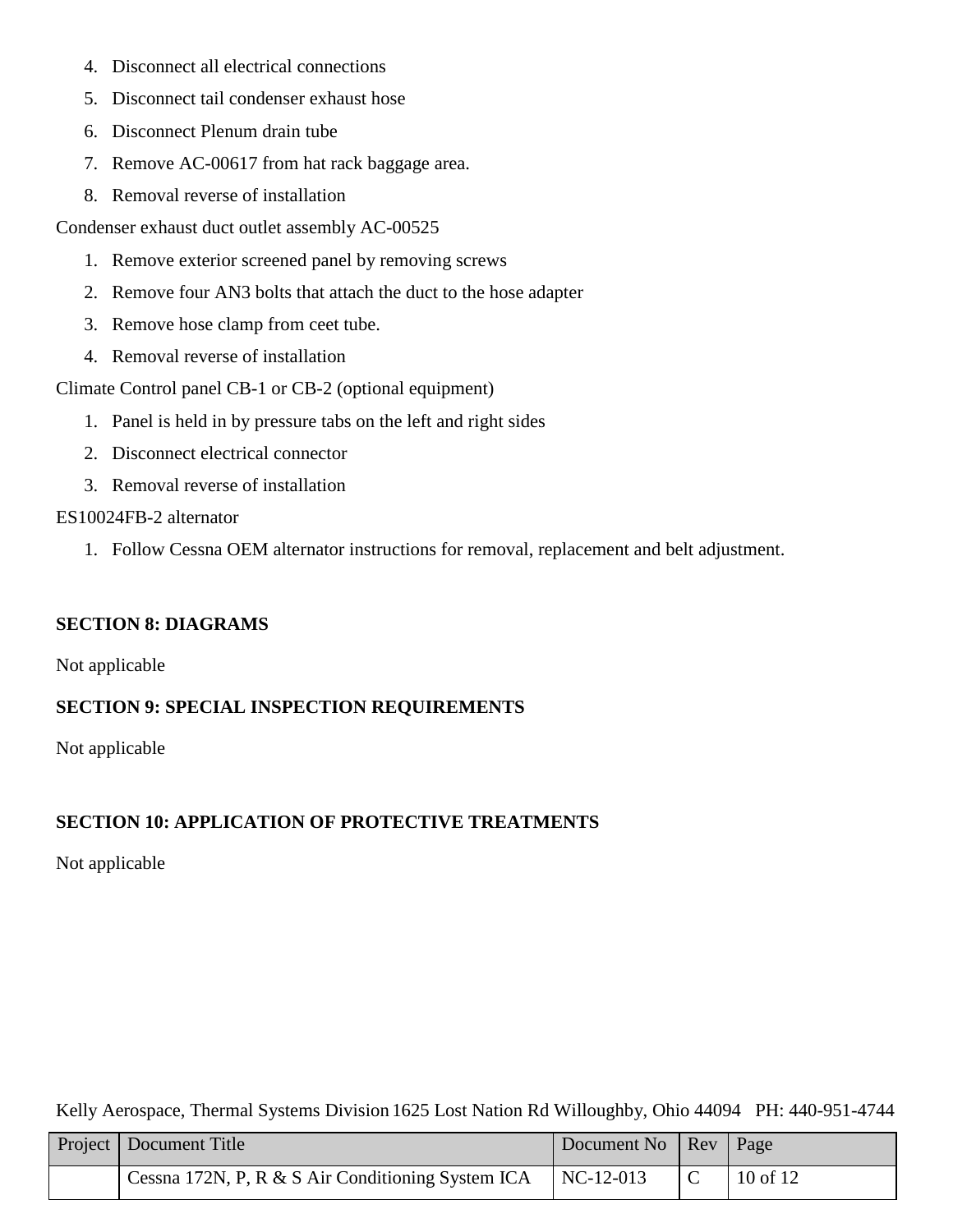## <span id="page-10-0"></span>**SECTION 11: DATA RELATED TO STRUCTURAL FASTNERS**

| Unless otherwise specified, use the following torque values. |                  |  |  |  |  |
|--------------------------------------------------------------|------------------|--|--|--|--|
| 6-32 UNC                                                     | 7-9 inch-lbs     |  |  |  |  |
| 8-32 UNC                                                     | $17-19$ inch-lbs |  |  |  |  |
| 10-24 UNC                                                    | $20-22$ inch-lbs |  |  |  |  |
| 10-32 UNF                                                    | $28-31$ inch-lbs |  |  |  |  |
| $1/4 - 20$ UNC                                               | $70-75$ inch-lbs |  |  |  |  |
| $1/4 - 28$ UNF                                               | $90-94$ inch-lbs |  |  |  |  |
| 5/16-24 UNF                                                  | 220-230 inch-lbs |  |  |  |  |
| 3/8-24 UNF                                                   | 445-455 inch-lbs |  |  |  |  |
| 7/16-20 UNF                                                  | 760-780 inch-lbs |  |  |  |  |
| <b>Table 1 – Torque Specifications</b>                       |                  |  |  |  |  |

## <span id="page-10-1"></span>**SECTION 12: LIST OF SPECIAL TOOLS**

The following tools and equipment are required for charging the refrigerant system:

**Gaseous dry nitrogen, regulated source (0-500 psig or 35 bar).**

**R-134A refrigerant**

**Refrigerant oil, Ester RL-500s or equivalent.**

**R-l34a refrigerant charging manifold with gauges and hoses with quick disconnect couplers. The coupler has a knob on top which is used to engage and disengage the aircraft service ports.**

**R-134A charging station and recovery/recycling station (SAE standard J2210).**

**Air conditioning vacuum pump.**

**Nitrogen bottle hose adapter to connect to system.**

**Vacuum pump hose adapter to connect to system.**

**Electronic leak detector.**

**Hose adapter, for nitrogen bottle.**

**Torque wrench capable of reading inch – pounds or Newton meter.**

**Small hand tools and socket set.**

**Thermometer, 0-150 deg F**

**Adjustable inspection mirror**

| Project   Document Title                          | Document No   Rev   Page |          |
|---------------------------------------------------|--------------------------|----------|
| Cessna 172N, P, R & S Air Conditioning System ICA | NC-12-013                | 11 of 12 |